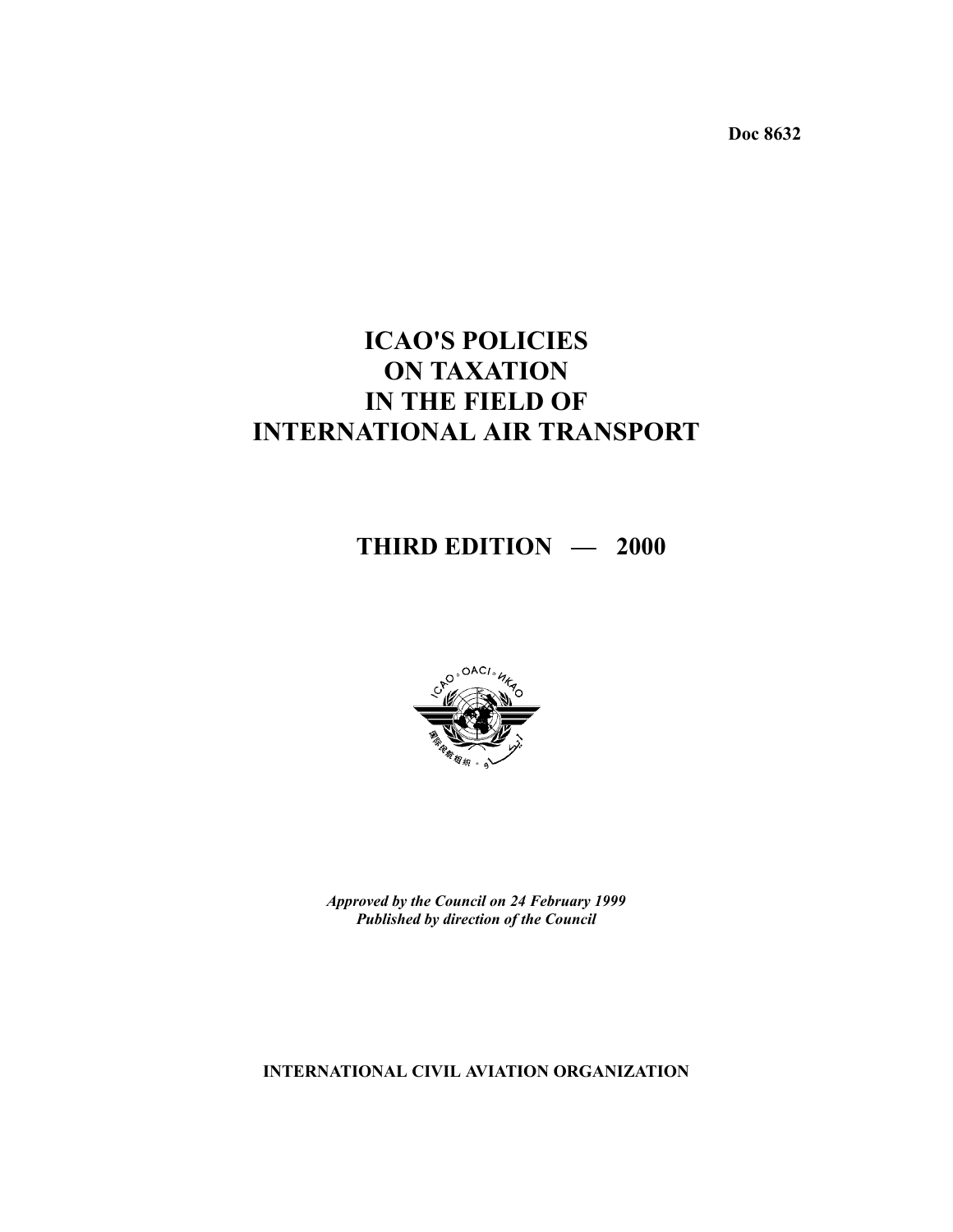## **ICAO'S POLICIES ON TAXATION IN THE FIELD OF INTERNATIONAL AIR TRANSPORT**

**Doc 8632**



**Third Edition — 2000**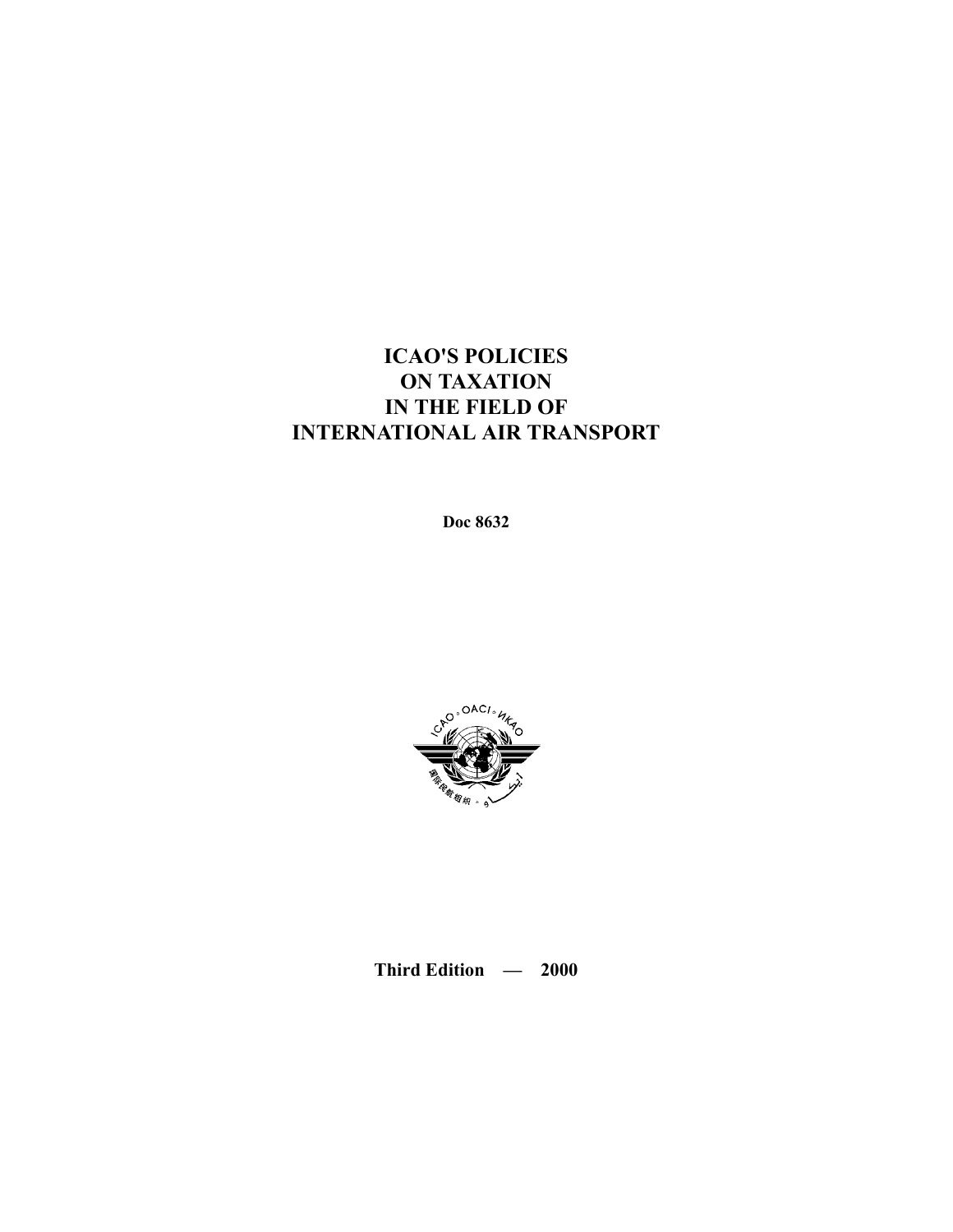## **FOREWORD**

After a comprehensive study of the various existing and anticipated problems related to taxation in the field of international air transport, the Council in 1951 adopted 3 Resolutions and a Recommendation on the subject which were published in Doc 7145-C/824. In response to Assembly Resolution A15-16 which explored the possibility of a new initiative in this field the Council undertook a comprehensive review of all aspects related to this subject matter and, at the Fourth Meeting of its 59th Session, on 14 November 1966, decided to recast the Resolutions and the Recommendation, taking into account developments since 1951, while reaffirming at the same time their underlying principles. The Council further decided to publish them in the policy document, Doc 8632-C/968, for action by Contracting States and to provide certain explanatory material for guidance to States and international operators.

The 1966 Resolutions/Recommendation dealt with:

- i) taxation of fuel, lubricants and other consumable technical supplies when an aircraft registered in one State arrives in or departs from a customs territory of another State;
- ii) taxation of fuel, lubricants and other consumable technical supplies when an aircraft registered in one State makes successive stops at two or more airports in one customs territory of another State;
- iii) taxation of the income and aircraft of international air transport enterprises; and
- iv) taxes related to the sale or use of international air transport.

The Assembly, at its 26th Session in 1986, adopted Resolution A26-15 which instructed the Council to review compliance with these Resolutions and Recommendation and to consider the need for new practical measures to reaffirm and strengthen the principles underlying its policies in this field. After consultation with States the Council reported the results of its review to the 29th Session of the Assembly which agreed with the Council's approach to the revision of the 1966 Resolutions and Recommendation, the results of which were published in a second edition of this document in January 1994. The 29th Session of the Assembly also reinforced the importance of this policy statement by adopting Resolution A29-18 which called upon States to follow the Resolutions of the Council as contained in this document.

During the 1996 - 1998 triennium, the Council undertook a comprehensive review of the policies and concluded that the four resolutions remain fundamentally sound but should be consolidated, without substantive change, into a single resolution. The purpose of the consolidation would be to provide States and other users with a shorter, transparent, and more useful and convenient presentation of the Organization's position on taxation. This approach was noted by the 32nd Session of the Assembly, which reflected the thrust of Resolution A29-18 in a new Consolidated Statement of continuing ICAO policies in the air transport field, Resolution A32-17 (Appendix E).

At the 3rd Meeting of its l56th Session, the Council adopted the consolidated Resolution on Taxation of International Air Transport which appears in the present document. In adopting the consolidated Resolution, the Council stressed that these policies on taxation would be reviewed and adjusted if at any time the Organization's present position on environmental charges and taxes (State letter AN 1/17.9-97/62 dated 11 June 1997) is changed in a way that could have implications for the policy.

- - - - - - - - - - - -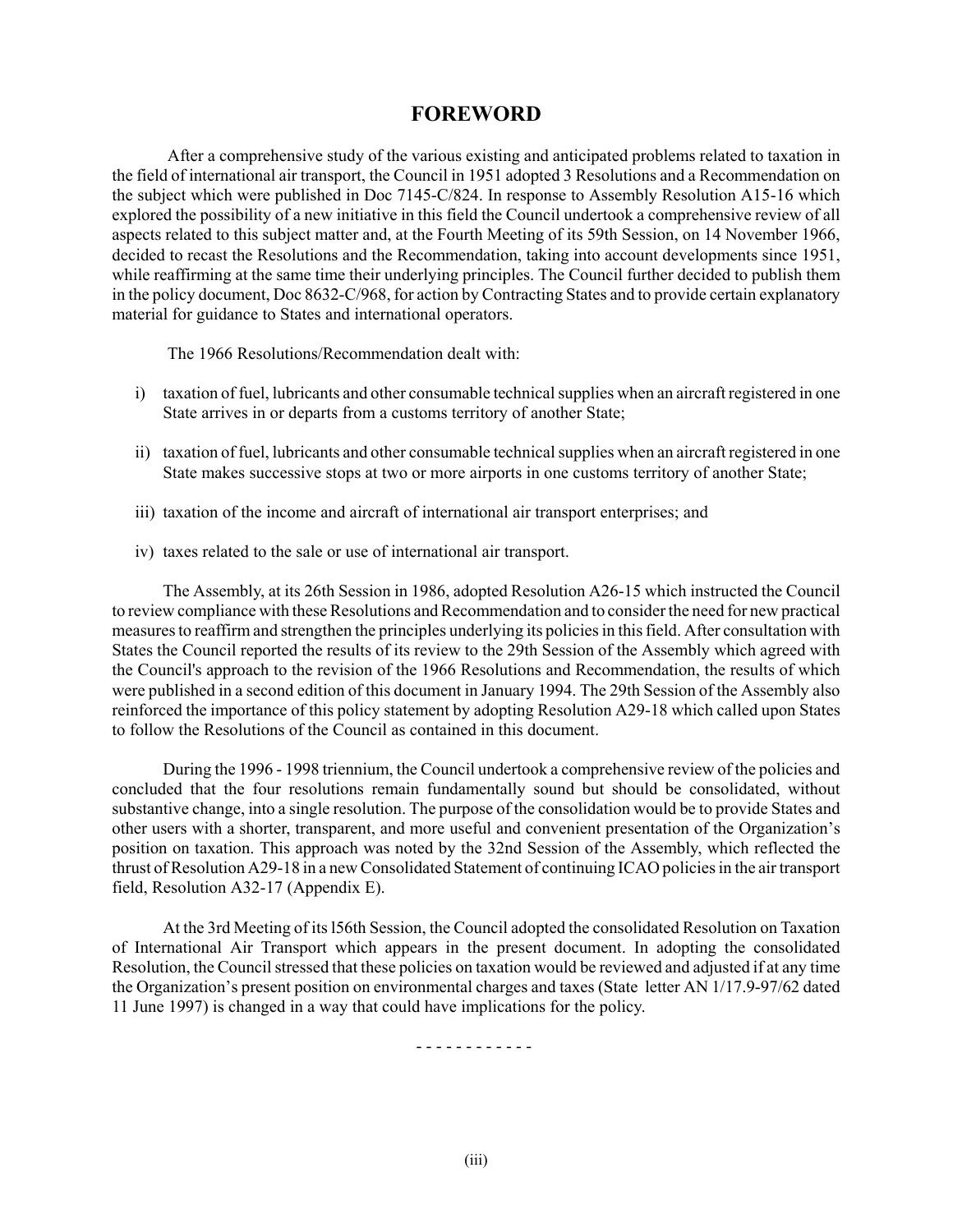## **TABLE OF CONTENTS**

|                                                               | Page          |
|---------------------------------------------------------------|---------------|
| <b>INTRODUCTION</b>                                           |               |
| COUNCIL RESOLUTION ON TAXATION OF INTERNATIONAL AIR TRANSPORT | $\mathcal{R}$ |
|                                                               |               |

- - - - - - - - - - - -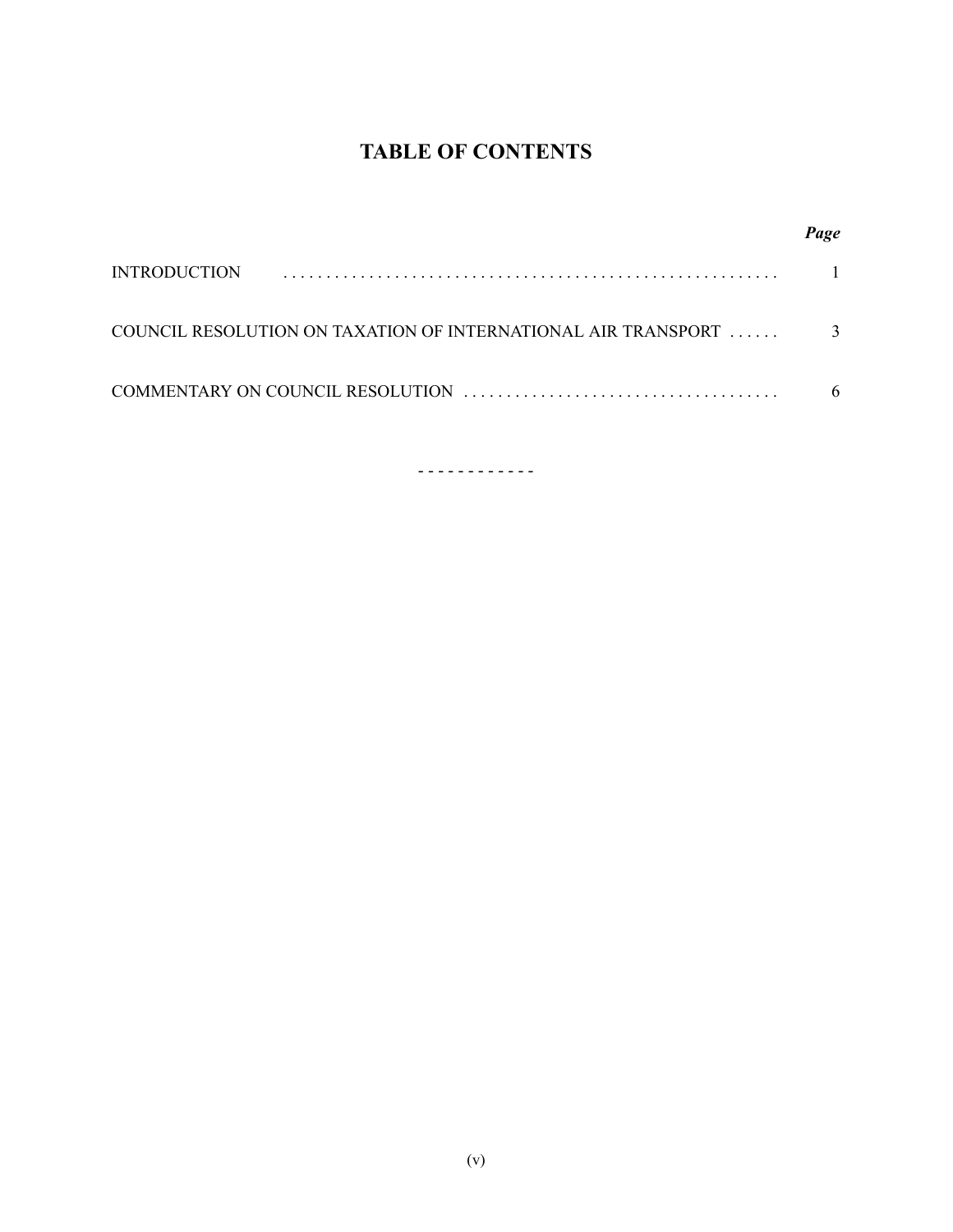## **INTRODUCTION**

1. It has long been recognized that international air transport creates a number of special or unique problems in the field of taxation. Taxation in the field of international air transport is a complex subject and covers many aspects, considering the variety of items which may be subject to taxes and the types of taxes that may be levied. Amongst the items which are usually taxable and have been considered in the past in connexion with avoidance of multiple taxation are those pertaining to fuels, lubricants and other consumable technical supplies used by aircraft during flight, the income derived from operating aircraft, the aircraft itself and its components, spare parts and ground equipment necessary for its operation. The taxes levied may include income taxes, import, export, excise, sales, consumption or internal duties or taxes. Unlike other types of enterprises of one State doing business in another State, the earnings of international air transport are based upon the use of aircraft requiring large amounts of fuel in operations between various tax jurisdictions, and a considerable percentage of these operations is conducted outside any tax jurisdiction, i.e. over the high seas.

2. The *Chicago Convention on International Civil Aviation* of 1944 did not attempt to deal comprehensively with tax matters. The Convention simply provides (cf. Article 24 (a)) that fuel and lubricating oils on board an aircraft of a Contracting State on arrival in the territory of another Contracting State and retained on board on leaving the territory of that State shall be exempt from customs duty, inspection fees or similar national or local duties and charges. The same Article of the Chicago Convention also refers to the temporary admittance, free of duty, of aircraft on a flight to, from or across the territory of another Contracting State and to the exemption from customs duty, etc., of spare parts, regular equipment and aircraft stores.

3. Tax problems connected with aircraft equipment, spare parts, ground equipment and stores have also been pursued on a multilateral basis through the development by the Facilitation Division of International Standards and Recommended Practices for inclusion in Annex 9 to the Chicago Convention, and the Council in 1951 adopted a Resolution and Recommendation on the taxation of fuel, a Resolution on the taxation of income and of aircraft, and a Resolution on taxes related to the sale or use of international air transport (cf. Doc 7145) which were further amended and amplified by the policy statements in Doc 8632 published in 1966. The Resolutions and Recommendation concerned were designed to recognize the unique nature of civil aviation and the need to accord tax exempt status to certain aspects of the operations of international air transport. They were adopted because multiple taxation on the aircraft, fuel, technical supplies and the income of international air transport, as well as taxes on its sale and use, were considered as major obstacles to further development of international air transport. Non-observance of the principle of reciprocal exemption envisaged in these policies was also seen as risking retaliatory action with adverse repercussions on international air transport, which plays a major role in the development and expansion of international trade and travel.

4. In 1986, in view of the significant changes which international civil aviation had undergone, the 26th Session of the Assembly expressed concern over certain taxes that were being imposed by some States and considered there was a need for new practical measures to reaffirm and strengthen the principles underlying ICAO's policies in this field. Subsequent deliberations finally led to the adoption by Council of revised policy statements which were published in 1994 in the second edition to this document. The revised resolutions were more responsive to the practicalities of present day governmental requirements yet preserved and enhanced the basic thrust of the previous statements. As indicated in the Foreword the Council's subsequent comprehensive review of the policies in the 1996 - 1998 triennium resulted in the decision at its 156<sup>th</sup> Session to make no substantive changes but to consolidate the policies into a single resolution.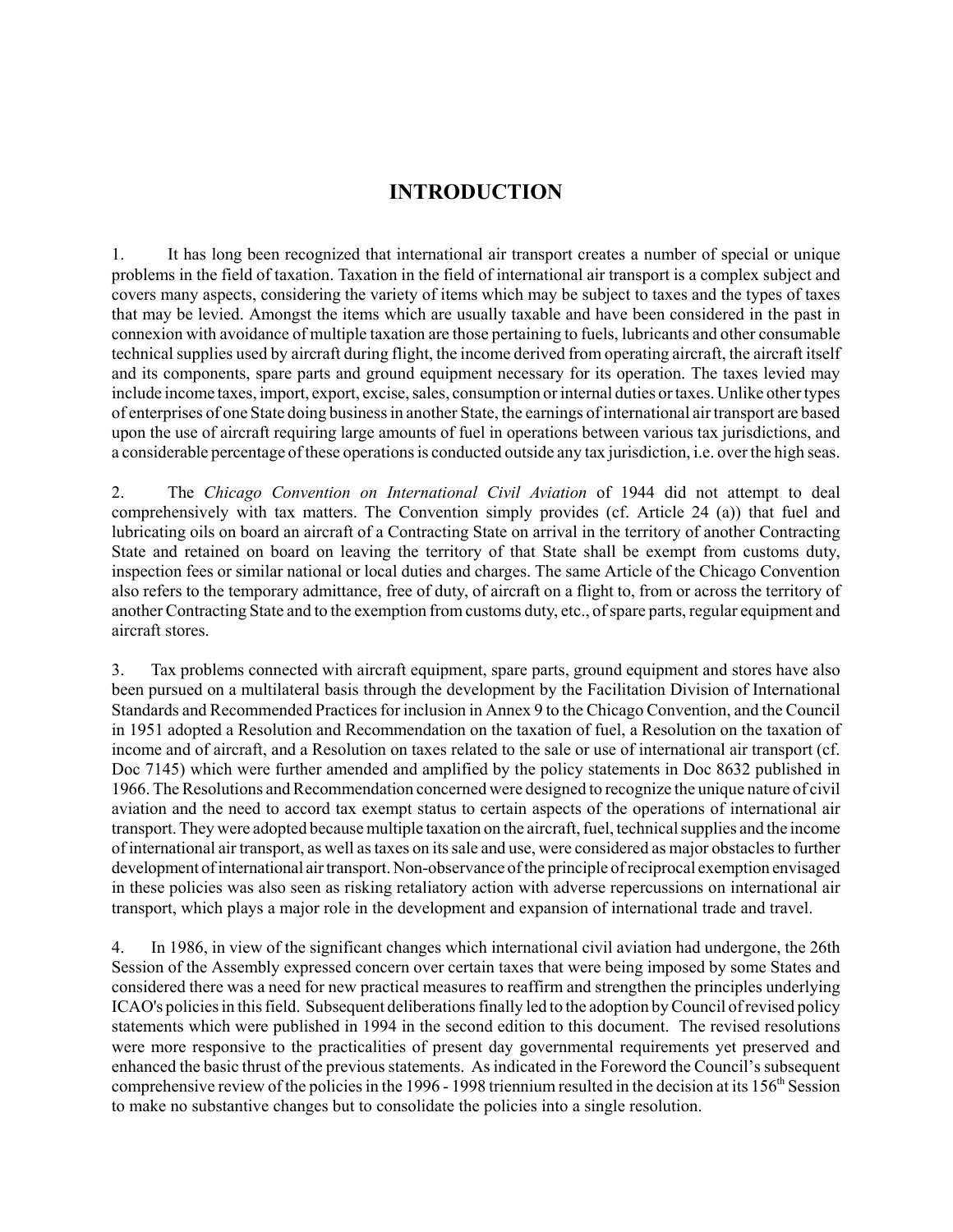5. This document is presented in two sections. The first section includes the text of the consolidated Council resolution on taxation of international air transport and the second has an associated commentary on the resolution which is designed to provide the reader with some explanatory text. As with previous editions, it is the intention to publish and keep up to date a Supplement to this document which will include responses from States on their positions with respect to the consolidated resolutions as well as any changes that have been already notified to ICAO and published in the Supplement to Doc 8632-C/968 dated 31 March 1997.

**- - - - - - - - - -**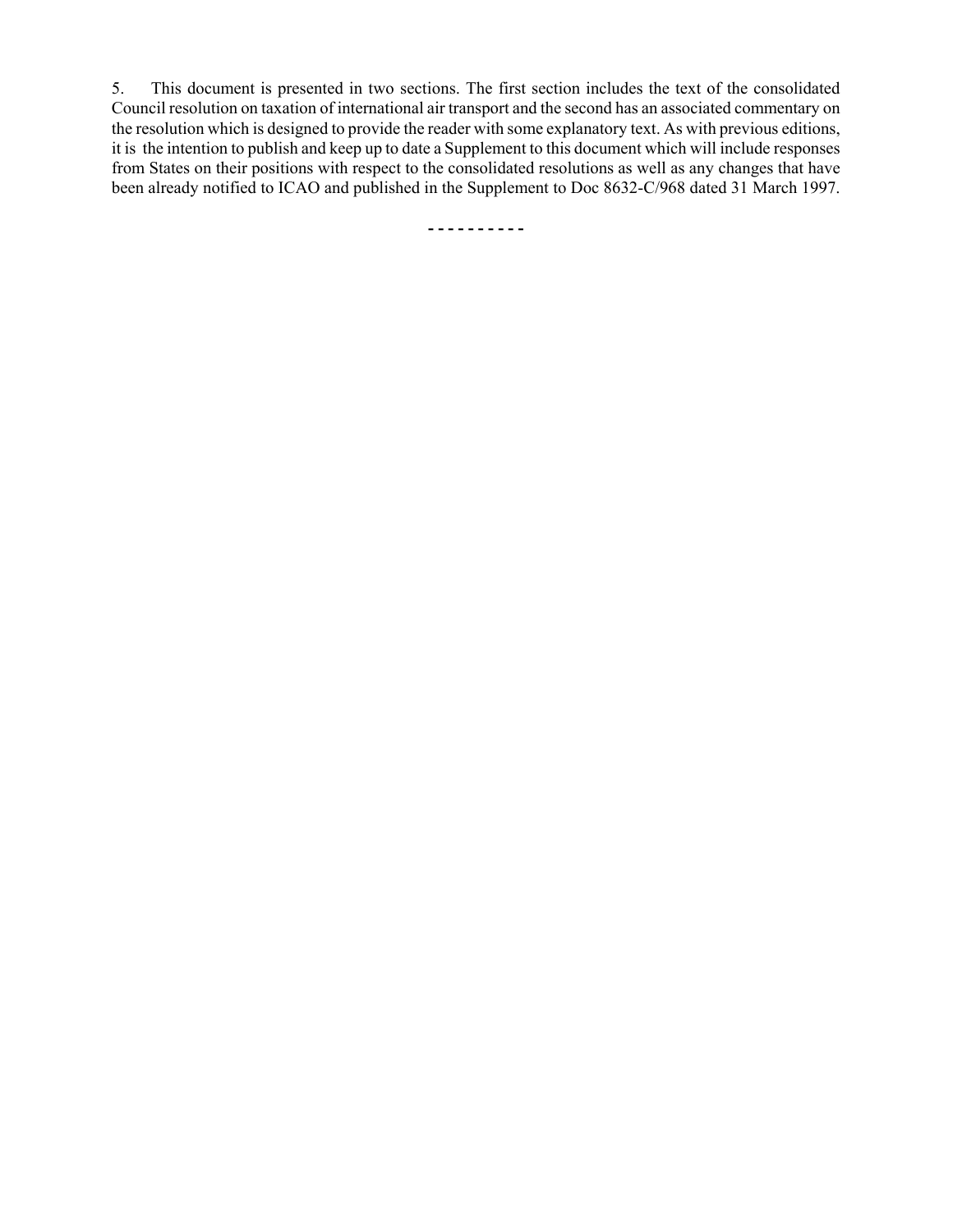#### **COUNCIL RESOLUTION ON TAXATION OF INTERNATIONAL AIR TRANSPORT**

*Whereas* international air transport plays a major role in the development and expansion of international trade and travel, the further development of which is an objective of ICAO and its Contracting States;

*Whereas* any levy on international air transport should be fair, equitable, transparent and nondiscriminatory in its intent and its application vis-à-vis other modes of international transport, and should take into account the contribution of civil aviation to tourism, economic growth and development;

*Whereas* ICAO, for the purpose of its policy objectives, makes a distinction between a charge and a tax, in that charges are levies to defray the costs of providing facilities and services for civil aviation while taxes are levies to raise general national and local government revenues that are applied for non-aviation purposes;

*Whereas* the Organization has adopted policies and guidance on charges, set out in the *Statements by the Council to Contracting States on Charges for Airports and Air Navigation Services* (Doc 9082) and a policy on emission-related charges and taxes set out in the Council Resolution on environmental charges and taxes adopted in December 1996;

#### *Whereas* **with respect to taxation of fuel, lubricants and other consumable technical supplies:**

- a) the imposition of national or local taxes on the acquisition of fuel, lubricants and consumable technical supplies for use by aircraft in connection with international air transport may have an adverse economic and competitive impact on international air transport operations;
- b) Article 24 (a) of the *Convention on International Civil Aviation* provides, *inter alia,* that fuel and lubricating oils on board an aircraft of a Contracting State, on arrival in the territory of another Contracting State and retained on board on leaving the territory of that State, shall be exempt from various duties and charges;
- c) it is the common practice of many States with respect to aircraft engaged in international transport generally to exempt from taxation all fuel and lubricants on board on arrival in each customs territory and, on a basis of reciprocity, to exempt from or refund taxes on fuel and lubricants taken on board at the final airport in that customs territory; and
- d) it is practicable and desirable to extend such exemptions or refunds to other consumable technical supplies, such as de-icing fluid, hydraulic fluid, cooling fluid, etc., which, like fuel and lubricants, are filled into receptacles forming part of the aircraft, are consumed during flight and are essential for that purpose, so that all the exemptions applicable to fuels and lubricants will apply also to such supplies;

#### *Whereas* **with respect to the taxation of income of international air transport enterprises and aircraft and other movable property:**

a) multiple taxation of the earnings of international air transport enterprises and of aircraft and other movable property associated with the operation of aircraft engaged in international air transport can be effectively prevented by the reciprocal agreement of States to limit taxation in these two fields to the State in which any such enterprise has its fiscal domicile;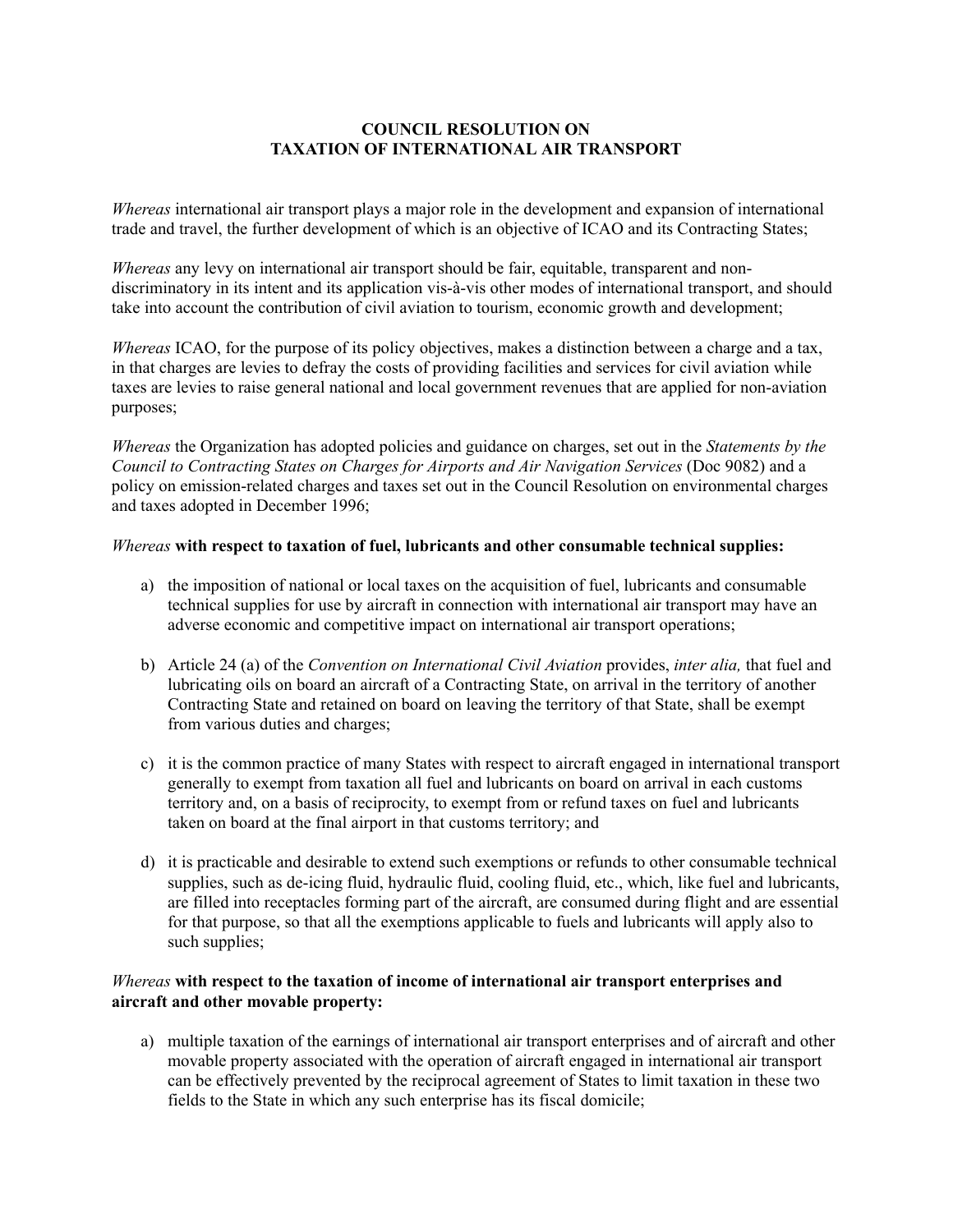- b) for international air transport enterprises lack of implementation of this rule of reciprocal exemption involves either multiple taxation or considerable difficulties of income allocation in a very large number of taxing jurisdictions; and
- c) such exemptions have already been widely obtained, for example, through the inclusion of appropriate provisions in bilateral agreements aimed at avoidance of multiple taxation generally or in those dealing with the exchange of commercial air transport rights or through individual States adopting legislation which grants the exemption to any other State that provides reciprocity;

#### *Whereas* **with respect to taxes on the sale and use of international air transport:**

the imposition of taxes on the sale or use of international air transport tends to retard its further development by increasing its cost to the operator (as in the case of taxes on gross receipts or turnover), to the shipper (as in the case of taxes on cargo air waybills) and to the traveller (as in the case of taxes on tickets), and moreover, subjects the traveller to considerable inconvenience (as in the case of head taxes, and embarkation and disembarkation taxes);

#### *The Council resolves that*:

#### 1. With respect to **taxes on fuel, lubricants or other consumable technical supplies:**

- a) when an aircraft registered in one Contracting State, or leased or chartered by an operator of that State, is engaged in international air transport to, from or through a customs territory of another Contracting State its fuel, lubricants and other consumable technical supplies shall be exempt from customs or other duties on a reciprocal basis, or alternatively, in the cases of fuel, lubricants and other consumable technical supplies taken on board in sub-paragraphs ii) or iii) such duties shall be refunded, when:
	- i) the fuel etc. is contained in the tanks or other receptacles on the aircraft on its arrival in the territory of the other State, provided that no quantity may be unloaded except temporarily and under customs control;
	- ii) the fuel etc. is taken on board for consumption during the flight when the aircraft departs from an international airport of that other State either for another customs territory of that State or for the territory of any other State, provided that the aircraft has complied, before its departure from the customs territory concerned, with all customs and other clearance regulations in force in that territory; or
	- iii) the fuel etc. is taken on board the aircraft at an international airport in one customs territory of another State and the aircraft makes successive stops at two or more international airports in that customs territory on its way to another customs territory of that State or to the territory of any other State;

The provisions of sub-paragraphs i), ii) and iii) above shall apply whether the aircraft is engaged in an individual flight or in the operation of an air service and whether or not it is operating for remuneration.

b) the foregoing exemption being based upon reciprocity, no Contracting State complying with this Resolution is obliged to grant to aircraft registered in another Contracting State or aircraft leased or chartered by an operator of that State any treatment more favourable than its own aircraft are entitled to receive in the territory of that other State;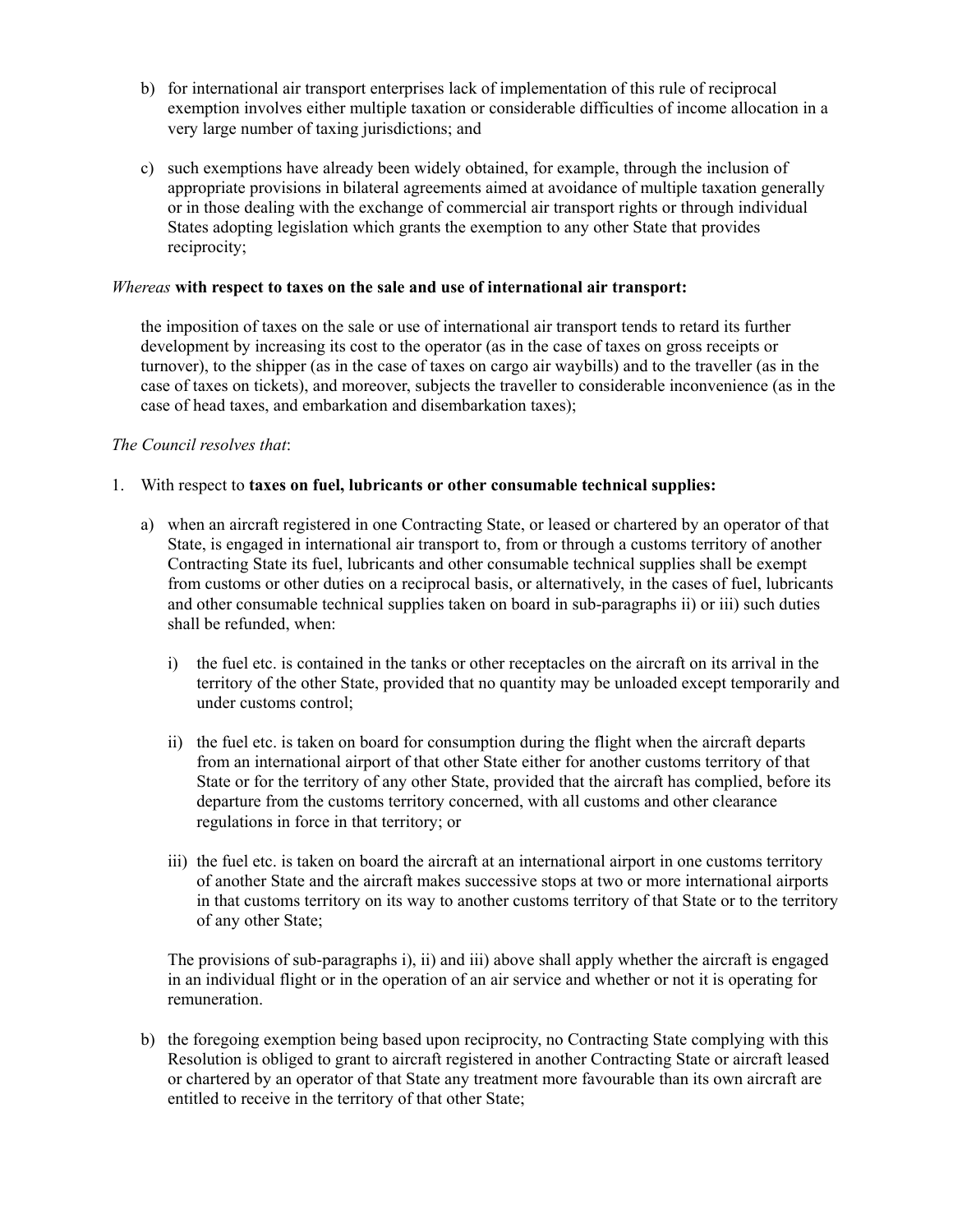- c) notwithstanding the underlying principle of reciprocity, Contracting States are encouraged to apply the exemption, to the maximum extent possible, to all aircraft on their arrival from and departure for other States;
- d) the expression "customs and other duties" shall include import, export, excise, sales, consumption and internal duties and taxes of all kinds levied upon the fuel, lubricants and other consumable technical supplies; and
- e) the duties and taxes described in d) above shall include those levied by any taxing authority within a Contracting State, whether national or local. These duties and taxes shall not be or continue to be imposed on the acquisition of fuel, lubricants or consumable technical supplies used by aircraft in connection with international air services except to the extent that they are based on the actual costs of providing airports or air navigation facilities and services and used to finance the costs of providing them;

#### 2. With respect **to the taxation of income of international air transport enterprises and taxation of aircraft and other moveable property:**

- a) each Contracting State shall, to the fullest possible extent, grant reciprocally:
	- i) exemption from taxation on the income of air transport enterprises of other Contracting States derived in that Contracting State from the operation of aircraft in international air transport; and
	- ii) exemption of air transport enterprises of other Contracting States from property taxes, and capital levies or other similar taxes, on aircraft and other moveable property associated with the operation of aircraft in international air transport;
- b) the "taxation" and "taxes" referred to in a) i) and ii) shall include taxes levied by any national or local taxing authority within a State;
- c) each Contracting State shall endeavour to give effect to Clause a) above, by the bilateral negotiation of agreements relating to double taxation generally, or by such other methods as the inclusion of appropriate provisions in bilateral agreements for the exchange of commercial air transport rights, or by legislation granting such exemption to any other State that provides reciprocity; and
- d) each Contracting State shall take all feasible measures to avoid delays in any bilateral negotiations found necessary to achieve implementation of Clause a) above;

3. With respect to **taxes on the sale and use of international air transport**: each Contracting State shall reduce to the fullest practicable extent and make plans to eliminate as soon as its economic conditions permit all forms of taxation on the sale or use of international transport by air, including taxes on gross receipts of operators and taxes levied directly on passengers or shippers;

4. Each Contracting State shall notify the Organization of the extent to which it currently levies taxes on international air transport and of the extent to which it is prepared to take action in accordance with the principles of this Resolution, and thereafter keep the Organization informed of any subsequent changes in its position vis-à-vis the Resolution; and

5. The information thus received shall be published and transmitted to all Contracting States.

- - - - - - - - - - - - -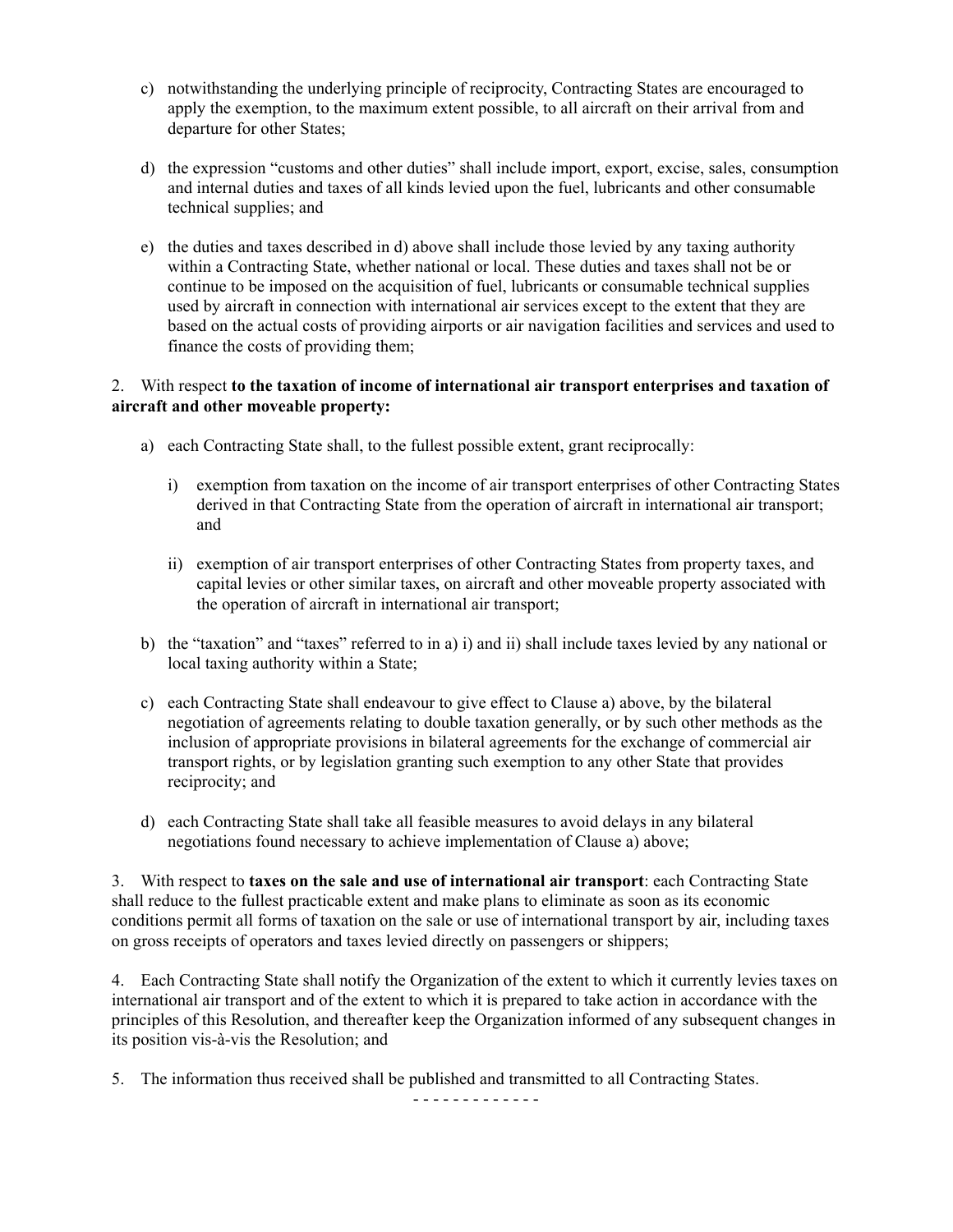#### **COMMENTARY ON COUNCIL RESOLUTION**

#### **Taxes on fuel, lubricants or other consumable technical supplies**

1. In adopting this Resolution as regards fuel, lubricants and other consumable technical supplies the Council endorsed the policy of reciprocal exemption from, or refund of, customs and other duties on these items when used in international air transport. It did so upon the bases of, *inter alia*, long-standing maritime practice and the established policy of many States. The Council recognized the obvious practical difficulties inherent in adopting any other course of action and pointed out that its policy on fuel as set forth in the Resolution appeared to be the only one available in the foreseeable future which would, in a simple and effective manner, assure equitable treatment for international aviation throughout the many jurisdictions into which it operated.

2. The Resolution includes in Resolving Clause 1 a), in addition to fuel and lubricants, consumable technical supplies such as de-icing fluid, hydraulic fluid and cooling fluid which, in their usage, furnish a precise parallel with fuel and lubricants. Resolving Clause 1 a) i) of the Resolution goes somewhat further than Article 24 of the Convention in that the fuel, lubricants and other consumable technical supplies on board upon arrival of the aircraft, so long as they are not offloaded, remain exempt from customs and other duties and can be consumed without any obligation that they or their equivalent be "retained on board on leaving the territory" of the State granting the exemption. Resolving Clause 1) a) ii) of the Resolution provides for exemption or refund for the fuel, lubricants and other consumable technical supplies taken on board at the final international airport of call in a customs territory of a State, whether or not such airport is located at the border of the customs territory. Resolving Clause 1 a) iii) goes one step further, calling on States to grant such exemptions also for the fuel and other consumable technical supplies taken on board an aircraft engaged in international air transport when it makes successive stops at two or more international airports in a single customs territory. The Council has endeavoured to make it clear in the above Resolution that the fuel in question is that taken on board at international airports in the State concerned prior to the last international airport of call.

3. Special attention is drawn to the fact that Resolving Clause 1 a) makes the Resolution, as far as taxes on fuel, lubricants or other consumable technical supplies are concerned, applicable to all aircraft engaged in international operations, i.e. those performing scheduled, non-scheduled and private flights, and including those aircraft leased or chartered by an operator of another State even though the aircraft concerned may be registered in the State from which the exemption is sought. The Council concluded that all types of operations were entitled to equal treatment in this respect and this had been the basis upon which Article 24 of the Chicago Convention was drafted. Those Contracting States which, thus far, have granted exemption from duties on fuel, etc., to one type of operation only, e.g. scheduled international flights, are therefore invited to make special efforts in bringing their national practices in line with this clause of the Resolution.

4. Resolving Clauses 1 b) and c) make it clear that this part of the Resolution on fuel is based on reciprocity, but invites Contracting States to extend the exemption on a general basis whether or not reciprocity exists. However, with reciprocity a type of national treatment standard exists and a Contracting State need only give the same treatment and no more than that accorded to its own aircraft in another State.

5. Resolving Clause 1 d) makes it clear that fuel, lubricants, etc., should be exempt from any kind of duties and taxes regardless of the names attached to such levies in different countries.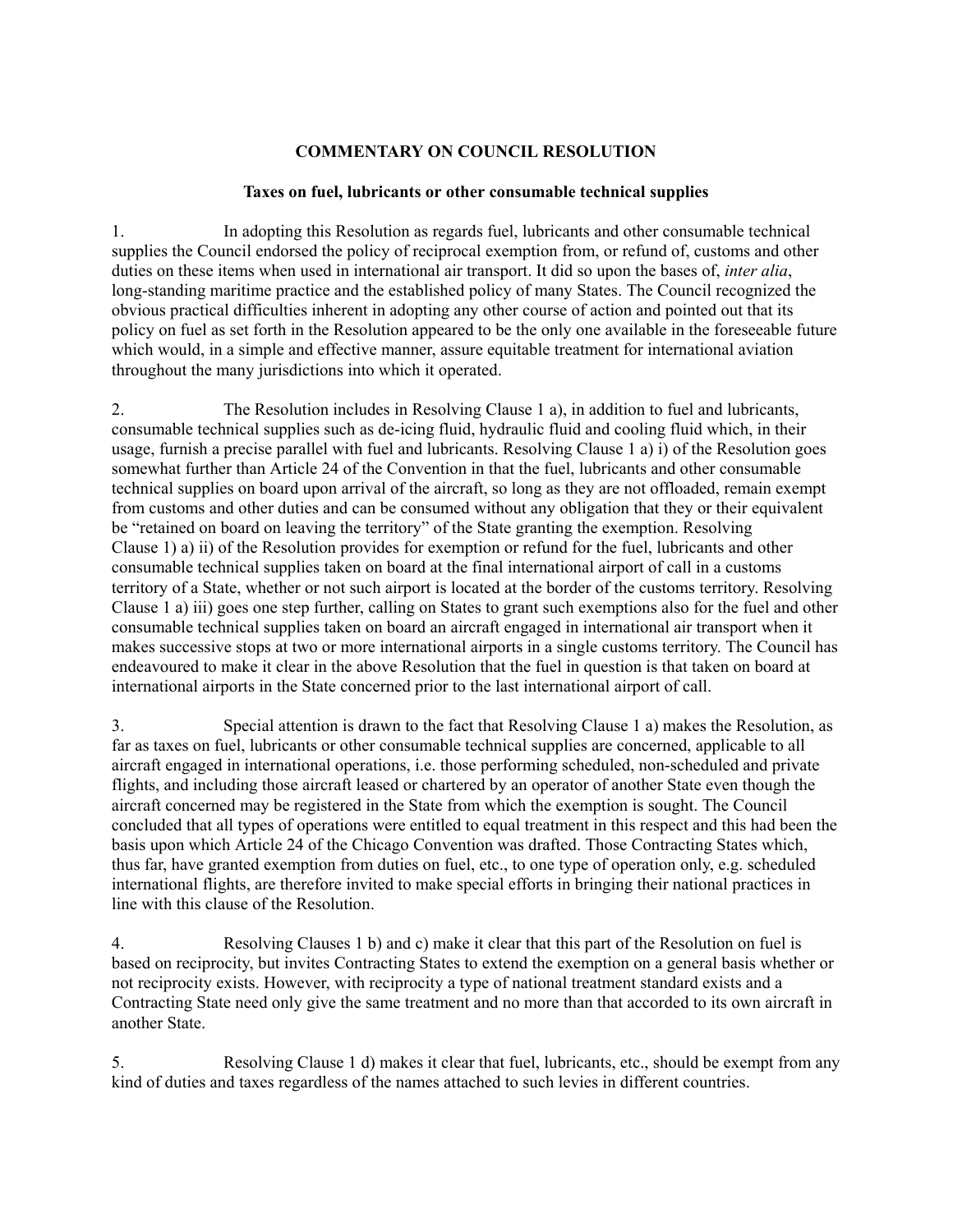6. With respect to Resolving Clause 1 e), the term "local" relates to political subdivisions of a State such as states, provinces and municipalities, and the Council is aware of the difficulties which might arise in some States where such entities have the constitutional right to levy duties and taxes on their own behalf. The inclusion of this clause is intended to encourage such States to seek the necessary internal arrangements, or to take whatever steps may be appropriate or possible to ensure compliance at local level with an international commitment made by the central government. If such arrangements cannot reach complete fruition, the other State concerned can still determine whether sufficient reciprocity is available to warrant its entry into an agreement. In general terms the implementation of this Resolution as regards not only fuel but also income (in Resolving Clause 2b)) minimizes the risk of any possible retaliatory responses.

7. Also in relation to Clause 1 e), the Council recognized that throughput charges imposed by government or airport authorities on fuel companies in return for facilities or services provided can in certain circumstances become, in practical effect to those engaged in international air transport, the equivalent of another tax payable by them. However, taxes and customs or excise duties on fuel differ in essence from charges (however they may be levied) for the use of certain facilities and the Council has recommended in its Statement on Airport Charges in Doc 9082 (*Statements by the Council to Contracting States on Charges for Airports and Air Navigation Services*) that "where fuel 'throughput' charges are imposed they should be recognized by airport authorities as being concession charges of an aeronautical nature. ('Concession charges' are fees for the right to operate a commercial activity at an airport.)" In general, to clarify what is a charge and what is a tax, it should be generally recognized that, when any levy on consumption of fuel: (a) falls on aircraft operators of other States engaged in international air transport, (b) is in the form of a compulsory contribution to the support of the government, and (c) is not then used for airports or air navigation facilities and services, it is in reality an excise tax and comes within the terms of the Resolution as it relates to fuel.

### **Taxation of income of international air transport enterprises and taxation of aircraft and other moveable property**

8. This part of the Resolution aims at the avoidance of multiple taxation on the income of air transport enterprises, as well as multiple taxation of aircraft and other movable property associated with the operation of aircraft in international air transport. The Council, for reasons similar to those given in the part of the Resolution dealing with taxation of fuel, lubricants and other consumable technical supplies, based the Resolution upon the principle of reciprocity. This approach appeared to offer the best prospect of general acceptance, has been widely applied to international shipping for many years, and has already been put into effect in many instances either through appropriate legislation in individual States or through bilateral agreements of one sort or another between States.

9. It will be noted in this connexion that the conclusion of such agreements is consistent with the recommendations of the Economic and Social Council of the United Nations and of the Organization for Economic Co-operation and Development (OECD) to the effect that governments should actively pursue a policy of negotiating agreements with each other for the avoidance of multiple taxation. Furthermore, both this reciprocal approach and the method used for avoidance of multiple taxation for the items referred to in this Section are reinforced by the OECD Model Convention (1992) for the Avoidance of Double Taxation with respect to Taxes on Income and on Capital. The United Nations Model Double Taxation Convention between Developed and Developing Countries (1980) also stresses the reciprocal approach and has many articles in common with the OECD Convention.

10. Resolving Clause 2 b) parallels the principle in Resolving Clause 1 e) of the Resolution and the comments in paragraph 6 apply equally to this Resolution.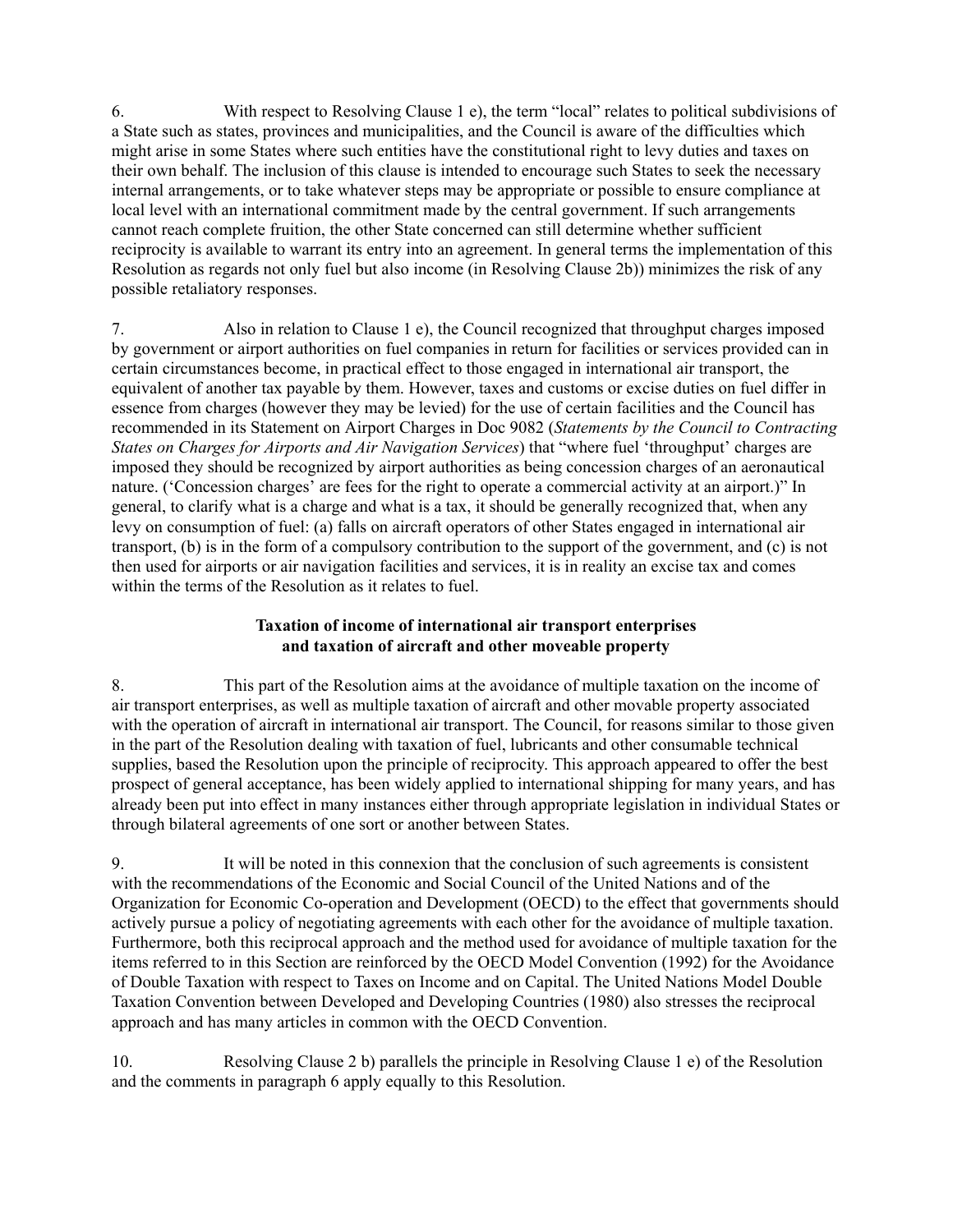11. The Resolution as regards income, when fully implemented by all Contracting States, would mean that taxes on the earnings, aircraft and other movable property associated with the operation of aircraft of an international air transport enterprise would be levied solely by the State where the place of effective management of the enterprise is located. In the absence of reciprocal exemptions, an international air transport enterprise is subject either to multiple taxation – a situation which this Resolution endeavours to prevent – or to assessments on the basis of one or the other allocation formula to be negotiated between the operator and the State concerned. The only possible alternative, i.e. allocation on a multilateral basis, in the Council's view, remains a theory which conceivably might be more equitable provided every State in the world would agree to commit itself to the formula devised. This appears precluded in the foreseeable future by: (a) fundamental differences between jurisdictions, in tax structure, revenue needs and economic conditions, as well as by differences in language, business and accounting practices and fiscal and commercial legislation; and (b) the freely admitted desire of the operators of international flights, in cases where the rule of reciprocal exemption is not followed, to maintain flexibility by utilizing different formulae in different circumstances.

12. In giving effect to the terms of this Resolution, various courses of action are open to Contracting States. Of these, the adoption of legislation granting exemption on a reciprocal basis is undoubtedly the most simple and least time-consuming method of achieving the aims of this Resolution, provided that such legislation can be enacted without undue delays. Some States, on the other hand, find it more practicable to deal with the problem of relief from multiple taxation of air transport enterprises through formal bilateral negotiations of agreements relating to taxation generally or in the context of agreements for the exchange of commercial air transport rights. In some instances, however, negotiations conducted between certain States to this end are known to have encountered numerous formal difficulties and delays, as a result of which the Council has invited in Resolving Clause 2 d) negotiating governments to take all feasible measures to achieve rapid implementation. In this connexion, the attention of governments is drawn to a method of implementation that has been utilized between certain States. Having decided, in principle, to apply the rule of reciprocal exemption to each other's air transport enterprises, the States concerned have completed action on the matter by means of a simple exchange of diplomatic notes. A wider application of this type of action, where possible and appropriate, might assist in the early achievement of more universal application of the rule of reciprocal exemption.

#### **Taxes on the sale and use of international air transport**

13. The development and expansion of international travel and trade, which are a key to economic growth and development, has become an important objective of all ICAO Contracting States, and international civil aviation has played an ever-increasing role in this expansion each year since the signing of the Chicago Convention. Taxes on the sale or use of international air transport are at odds with modern trends towards liberalizing and reducing barriers to trade in goods and services, since such taxes may have the same effect or impact as tariffs on imports or exports. Furthermore it has been generally recognized that taxes on the sale or use of international air transport are a relatively inequitable form of taxation and can have an adverse economic impact on the further development of this form of transport, mainly because they cause increased prices as well as delays and inconvenience to the travellers and the trading community using the product.

14. Taxes levied on gross receipts of international air transport enterprises, i.e. on the revenue derived from the sale of transport by air of passengers and cargo, add to the over-all cost to operators of maintaining their international air services and must, like other costs, be passed on to their consumers. It is widely appreciated that one of the main ways to obtain increased public use of air transport, and thus further its development, is to reduce fares so that more and more people can take advantage of its speed and convenience. Taxes of the kind mentioned above, however, can be a deterrent in this respect. They may also have a depressing or diverting effect on traffic so that the actual negative impact of the tax on